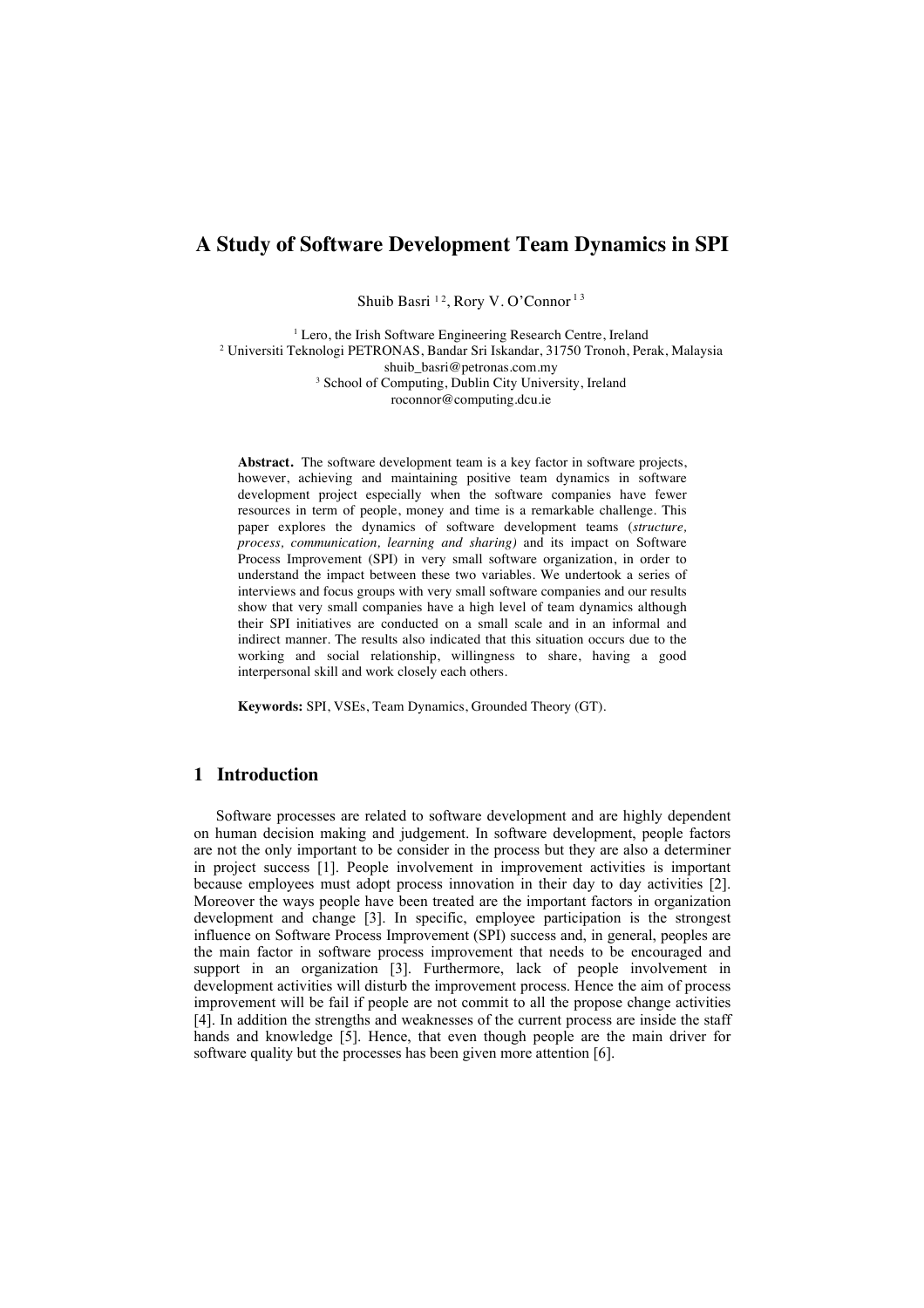Therefore in order to be success in SPI, organization must have a solid support from the software development and management team. In addition, the development and management team dynamics characteristics must exist to able to work together, share the knowledge and able to communication one another effectively. This is because the essence of software development is good relationship, effective communication and high esteem of teamwork among software development and management team in process improvement are critical in all time. This situation is become more important especially in Very Small Entities (VSEs) whose have limited resources, particularly in financial and human resources and are practicing unique processes in managing their business. Therefore, this paper aims at presenting a more comprehensive perspective of software VSEs team dynamics towards SPI initiatives. This paper is concerned with understanding VSEs issues regarding the impact of their software development team dynamics to their SPI initiatives.

# **2 Background**

## **2.1 Very Small Entities (VSEs)**

The definition of small and very small enterprises is challenging. To take a legalistic perspective the European Commission defines three levels of small to medium-sized enterprise (SME) as being: Small to medium - "*employ fewer than 250 persons and which have an annual turnover not exceeding 50 million Euro, and/or an annual balance sheet total not exceeding 43 million* Euro. The term "Very Small Entity" (VSE) had been defined by ISO/IEC 29110 as being "*an entity (enterprise, organization, department or project) having up to 25 people*" [8].

Micro enterprise including VSEs whose have limited resources, particularly in financial and human resources, are basically practicing unique processes in managing their business. These unique characteristics and unique situations have influenced VSEs in their business style compare to large companies [9]. In addition, these limitation and characteristics have given a big impact to companies' process infrastructures [10]. Moreover most of the management processes are performed through an informal way which most of decision-making, communication and problem solving been discussed orally and less documented. This indicates that people-oriented and communication factors are very important and significant in VSEs [11].

#### **2.2 Software Process Improvement (SPI)**

The primary goal of software development has changed from "conforming to plan" to "satisfy the customer - at time delivery, not a project initiation" [2]. Therefore the improvements of the development processes in order to be handle the rapidly changing environment and requirement are very significant. There are 4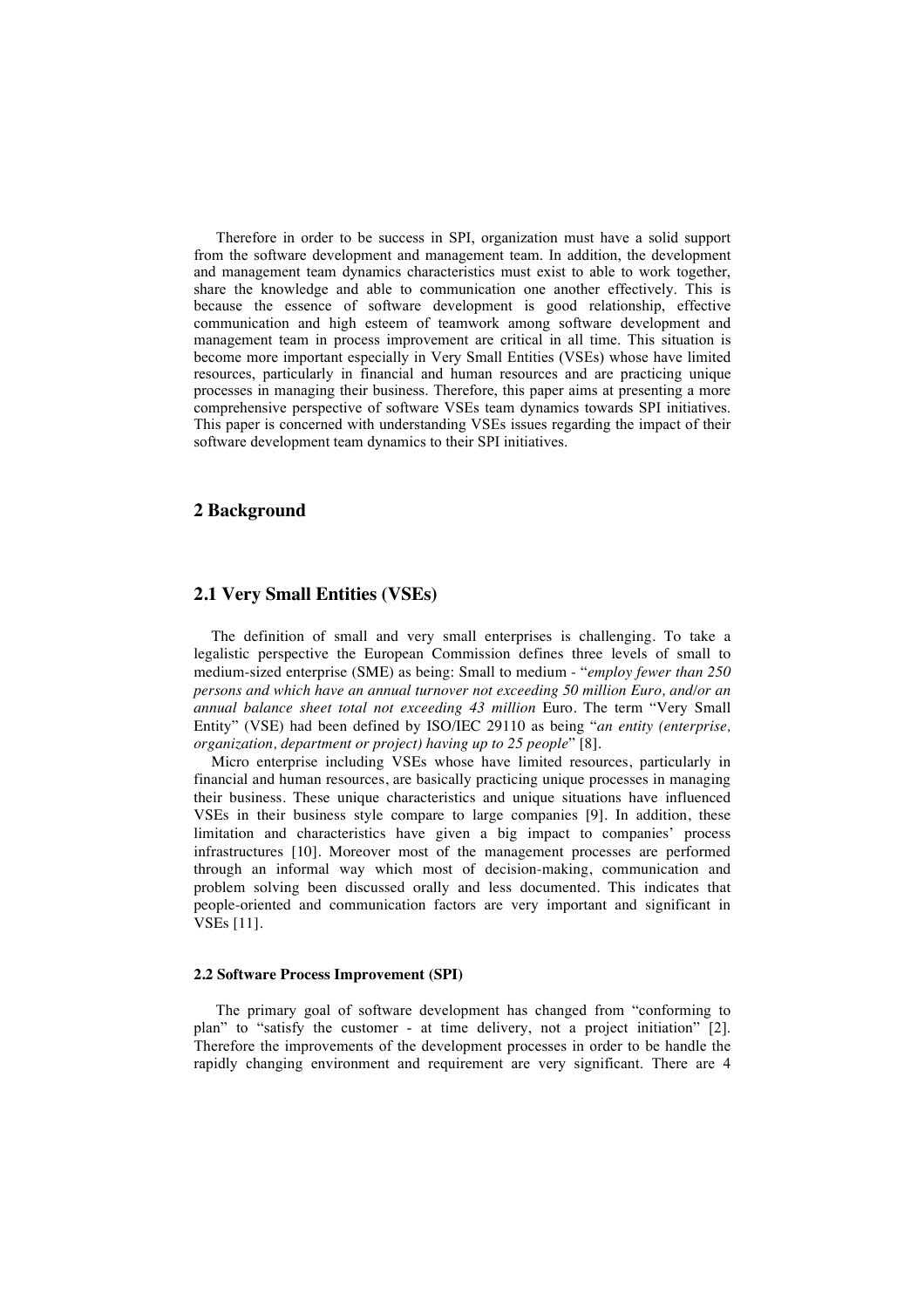categories that could influence organizations involved in SPI namely the economic, people, organization and implementation factors [12]. Research in very small teams found that over 12 months, monthly cost and benefits have shown a positive impact of their monthly value [13]. The people factors that are related to SPI have been discussed in literature. The success of software project and process is determined by the interest of software team on the project and process itself [14]. In small software organization the influence of key individuals is a major influence [15]. However staff participation also is essential in improvement activities as they have detailed knowledge and experiences of of the current process [16].

### **2.3 SPI and Teams**

In software development, human factors are not the only important to be consider in the process but they are also a determiner in project success [1]. Software development is not just creating an effective programming and tools, but also depends on people, organization and procedure. People involvement in improvement activities is important because employees must adopt process innovation in their day to day activities. The lack of involvement will disturb the improvement process because if employee did not commit themselves to all the propose change activities, the aim of process improvement will be fail [4]. Moreover, the strengths and weaknesses of the current process are inside the staff hands and knowledge [5]. Hence those people are the main factor in software process improvement that needs to be encouraged and support in an organization [2]. Moreover, [6] stated that the effect of software development team on the software product quality claimed that even though people are the main driver for software quality but the processes have been given more attention. Therefore the involvement and full commitment from teams in process improvement is critical.

The dynamic performance software project which involved many processes are always depends on the team especially in quality of communication within team. Moreover the communication may take many forms, both verbal and non-verbal [17]. Previous research shows that the level of communication in software process in depends on the size of software project [18], where they authors claim that for a small project the interaction between team members is adequate but for a larger project a mix interaction between team member and specification are required. Communication also has a related impact with the team proximity in that the increase distance from one team to another could effected the team dynamics in which it will interrupt team communication, coordination, mutual support, effort and cohesion [19]. Hence the link between team member also becoming more difficult with the increase of the team member and this will impact the team dynamics [20].

### **2.4 Teams Dynamics**

Team dynamics are the hidden strengths and weakness that operate in a team between different peoples or groups. Team dynamics could effect how team reacts, behaves or performs and the effects of team dynamics are often very complex [21]. There are various forces could influence team dynamics including nature of the task, the organizational context and team composition. McCarty in her dissertation on dynamics of successful software team identified four characteristics of team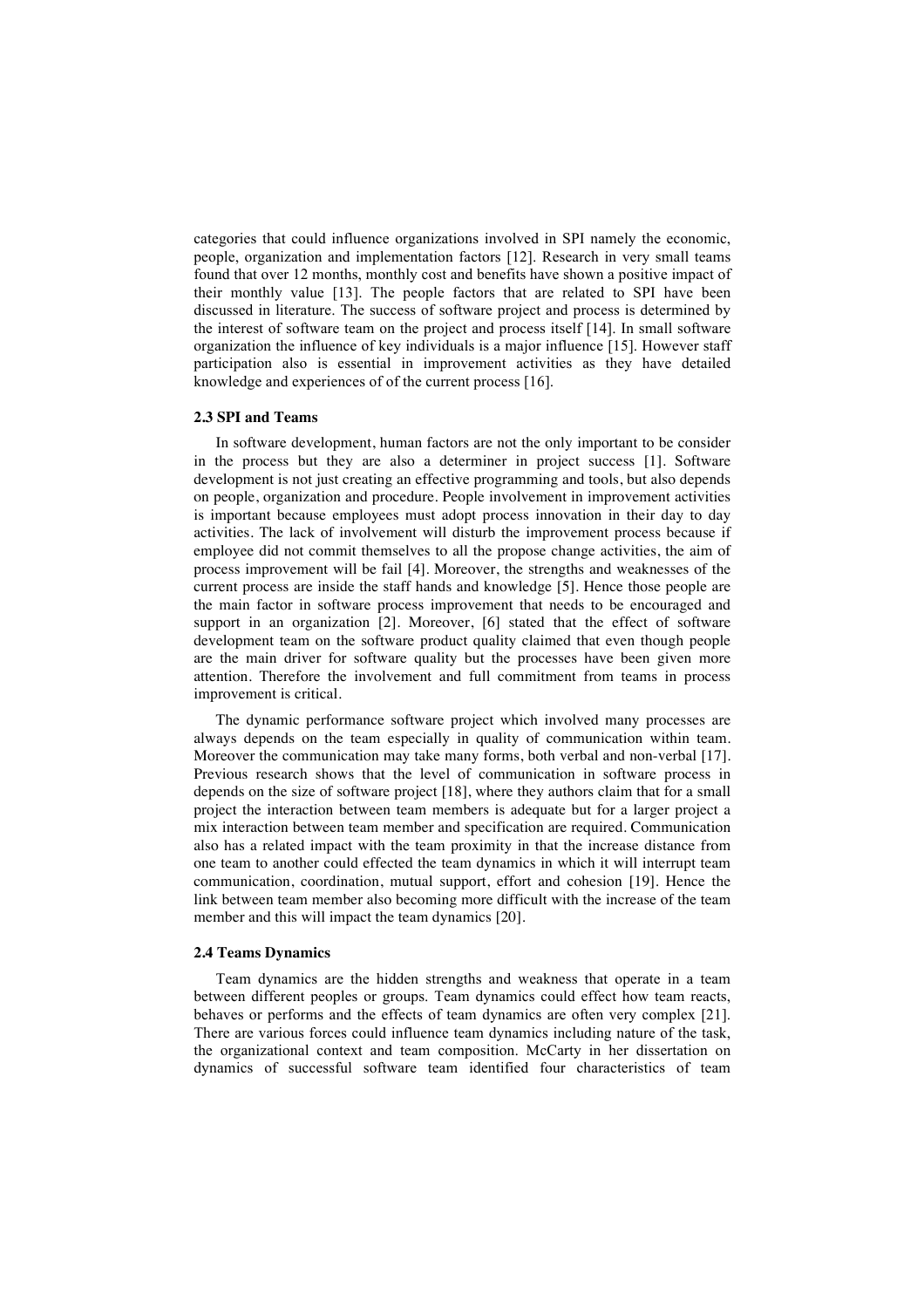dynamics; positive, negative, internal and external team dynamics [22]. Positive team dynamics is referred as positive forces that could lead the team to create a high performing successful team. The present of social relationship in a team could increase team productivity and enhance social and interpersonal skill [23]. Hence, the positive mode of leadership (such as well focus directive, well plan and others) in software organization could enhance the positive team dynamics [24]. Negative team dynamics is referred as negative forces that could lead the decrease of team performance and preventing people from contributes with their full potential [22]. From management point of view, in software development organization people are required three types of needs that have to be fulfilled and satisfied; social, self esteem and self-realisation needs. Internal team dynamics are referring to the forces that exist within the team itself [22]. Team member will not cooperate if they do not feel that that are a part of the team [20]. Ayman argues that within a team, roles and norms must be clear [23]. Littlepage et al. adds that cohesiveness is essential for an effective team performance and will enhance team cohesiveness [25]. A cohesive team will freely challenge each others and easily sharing new knowledge with other team members. External team dynamics are referring to the present of external forces that beyond the team control and could impact the team performance [22]. The intrinsic and extrinsic factors in projects may motivate team. Intrinsic factors are the internal factors that consist in the task and team activity itself [26]. Extrinsic factors are external factors that influence team from the outside such as reward and recognition, feedback from the organization and customer, team member pressure and the working environments.

### **3 Research Study**

In order to carry out this study, a parallel approach was decided, composed of a qualitative data collection (questionnaire, interviews and focus groups) and quantitative data collection (questionnaire), with data analysis being completed separately and finally the results were merged. The overall data collection process is shown in Figure 1. We interviewed and distributed a survey questionnaire to software VSEs in Ireland. These companies were all directly involved in software product development for a variety of business domains and were determined based on researchers' personal contacts. Due to space restrictions, in this paper we only present the results from the qualitative data.

For qualitative data collection two complimentary data collection methods, (i) individual and focus group interviews, and (ii) survey questionnaire have been adopted in this study. The individual interview approach was used in this study in order to discuss the topics in depth, to get respondents' candid discussion on the topic and to be able to get the depth of information of the study situation for the research context [27]. This process followed by semi-structured interviews approach which includes the open-ended and specific questions. This approach allowed us to gather not only the information foreseen, but also unexpected type of information [28]. The respondents for the individual interview session are all software development managers / CTO / owner-directors and the focus group was with software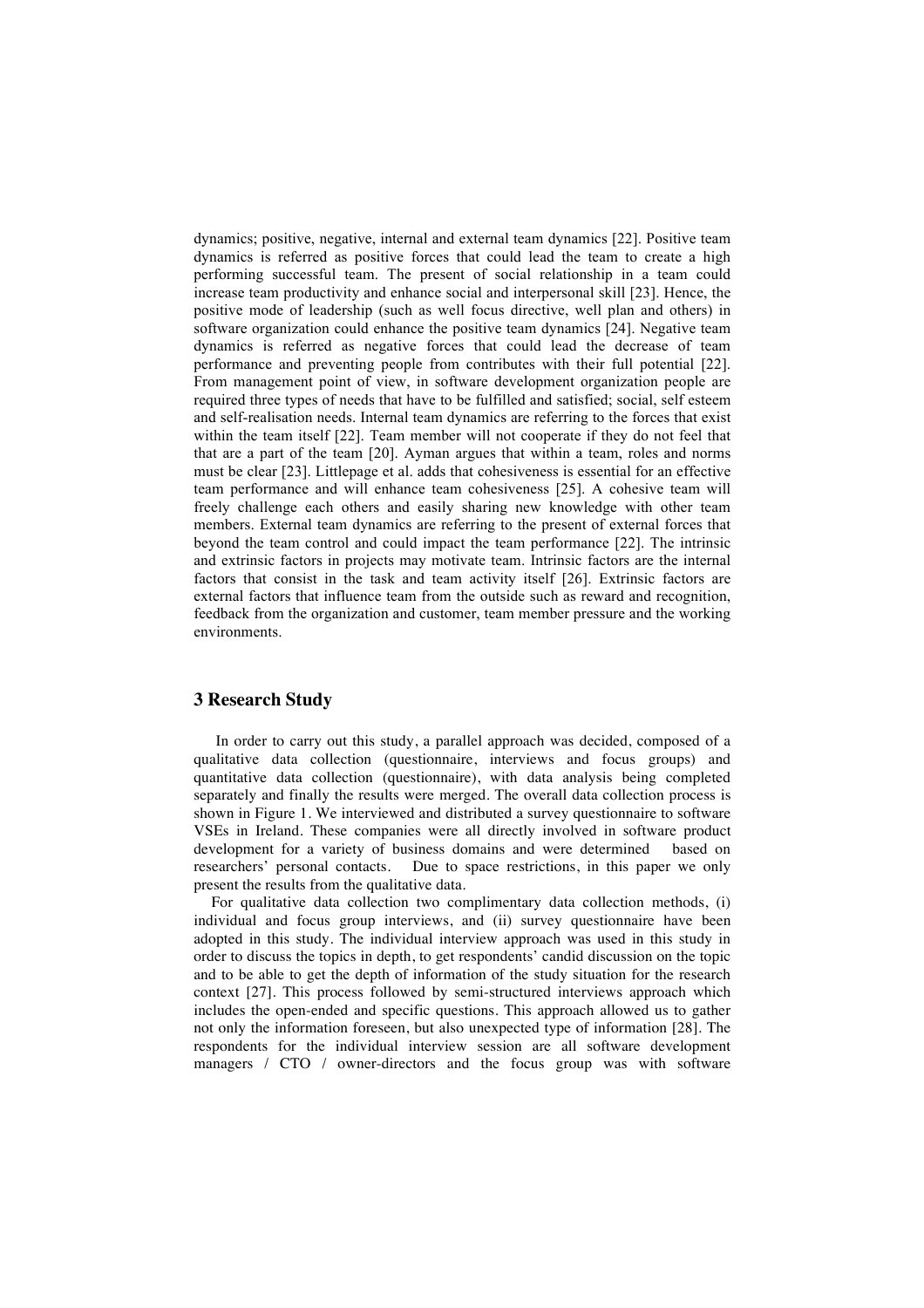development staff. The focus group interview approached was used in this study because team members develop the software and the existence team interactions helped to release inhibitions amongst the team members and are from the same company as the individual interviews participants. Focus group interviews were also chosen because it was the most appropriate method to study attitudes and experiences; to explore how opinion were constructed [29] and to understand behaviors, values and feelings, [30]. In order to gain more input and also to validate the above qualitative data for this study, we have developed and distributed a survey questionnaire to several Irish software VSEs. These companies were selected using personal contacts and were all directly involved in software product development, for a variety of business domains.



**Figure 1**. Research Concurrent Design- Data Collection

For the open ended data, we analyze and categories the data according to the category that this study intends to understand. The answers were group, coded and list into a table in respect to the study category issues. In overall we followed the qualitative contents analysis approach and adopted the Grounded Theory (GT) coding process in analyzing the open-ended answer [29][31]. Furthermore, in order to produce details analysis result, we have divided the survey respondents into 2 main group namely the Micro VSE (M) (1-9 employees) and Larger VSE (L) (10-25 employees).

### **4 Study Findings and Discussion**

#### **4.1 Team Structure and Process**

From the qualitative data analysis process which adopted the GT coding approach, we consider VSEs could be divided into 2 categories; the organization and team structure category and the team process category as shown in table 1. The organizational and team structure category indicates that due to the small number of people working in the organization, the team size is also small and this leads to a flat team and organizational structure. From the interviews analysis results indicate that all interviewees admitted that the companies have no formal team structure or a team structure only exists occasionally as maybe required for a particular project. For example, one team leader told us: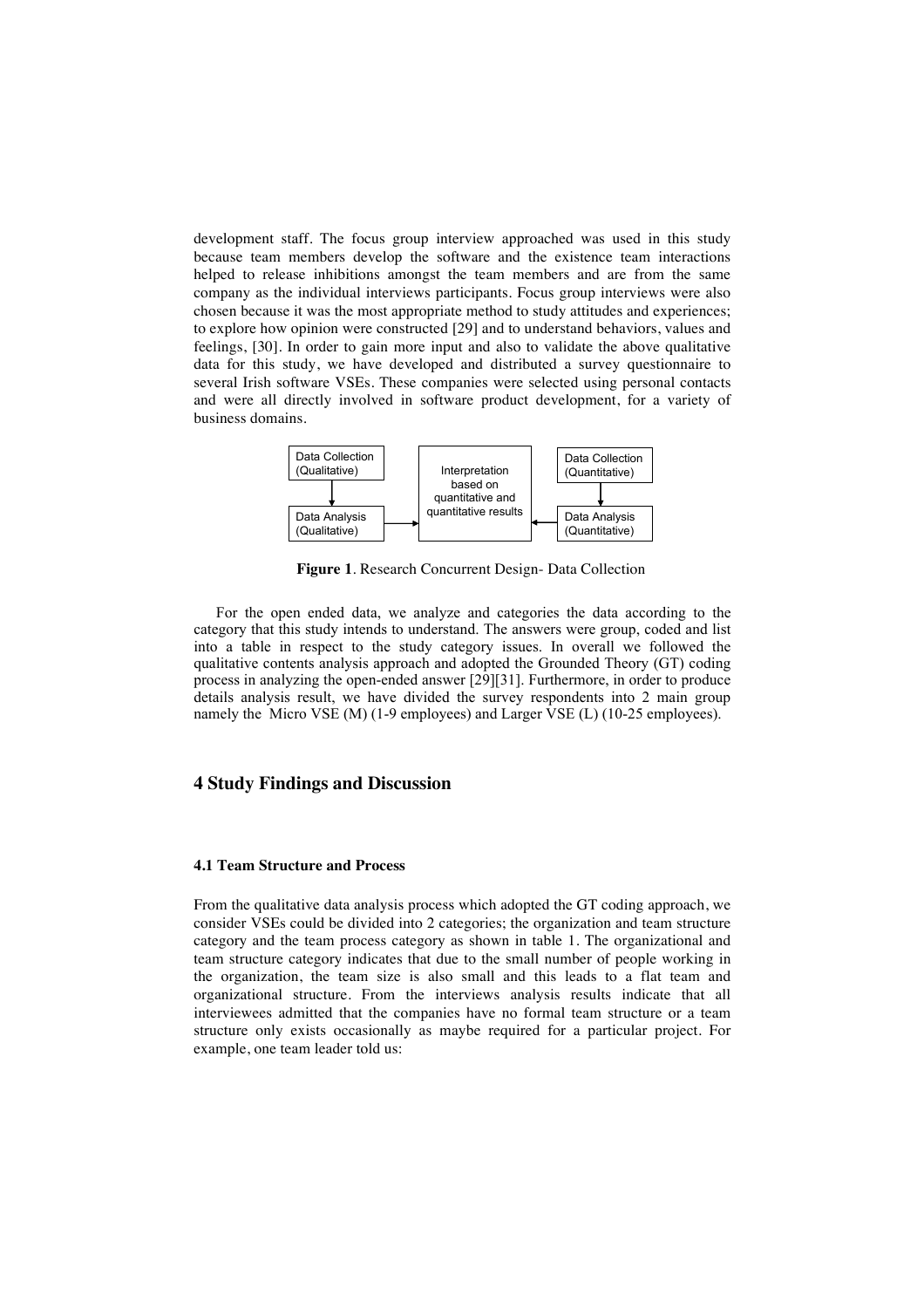*"There are 5 developers including me and peter. No we don't have a formal team development structure at the moment, we all have the same skill and it is very flat."*

| Sub Category              | Category                                    | Main Category                        |
|---------------------------|---------------------------------------------|--------------------------------------|
| Team Size - Small         | Organizational and<br><b>Team Structure</b> | <b>Team Structure</b><br>and Process |
| Organizational and Team   |                                             |                                      |
| Flat Structure -          |                                             |                                      |
| Team Role - informal      | Team process                                |                                      |
| Team Involvement - direct |                                             |                                      |
| Team Culture – informal   |                                             |                                      |

**Table 1.** Team Structure and Process

In additional during the analysis researchers found that due to the small number of employees, flat organization and team structure and informal environment, interviewees perceive that all people in the company are at the same level. In addition the analysis show that they have the similar level of working experience, skills and very much depends on each other in performing their task. Besides the close working space or area, high frequent and informal communication are also influences this perception. All these criteria have leaded VSEs in narrow down the gap between the management and the team development. An interview extract below best represents this situation:

*"We don't have that [formal team structure] but I can see in a large company where might have that. In small company I think it is a bonus we know each other very well"*

The second category is the team process category which indicates the team role, team involvement and team culture issues. The analysis shows that the staff role which includes the role in team and the task they perform in development process is very informal and very general. This could imply that the development staff could work or be assigned a different role at any time in organization development project. In addition they also can work with others or different people and different position as and when they are required. These situations have explained that team involvement process in VSEs is direct and informal in development activities. An interview extract below represents the situation describe above:

*"Usually either face to face between 2 developers or over Skype with 2 developer remotely communication. In general the developers work independently and have a sole responsibility for the project. Other times they assist each other for a single project."*

### **4.2 Communication Process**

During the interviews sessions, the researchers have asked several questions on communication in order to understand this issue in VSEs. From the analysis, the researchers could divide the communication process in VSEs into 2 categories namely open and informal communication category and online communication category. The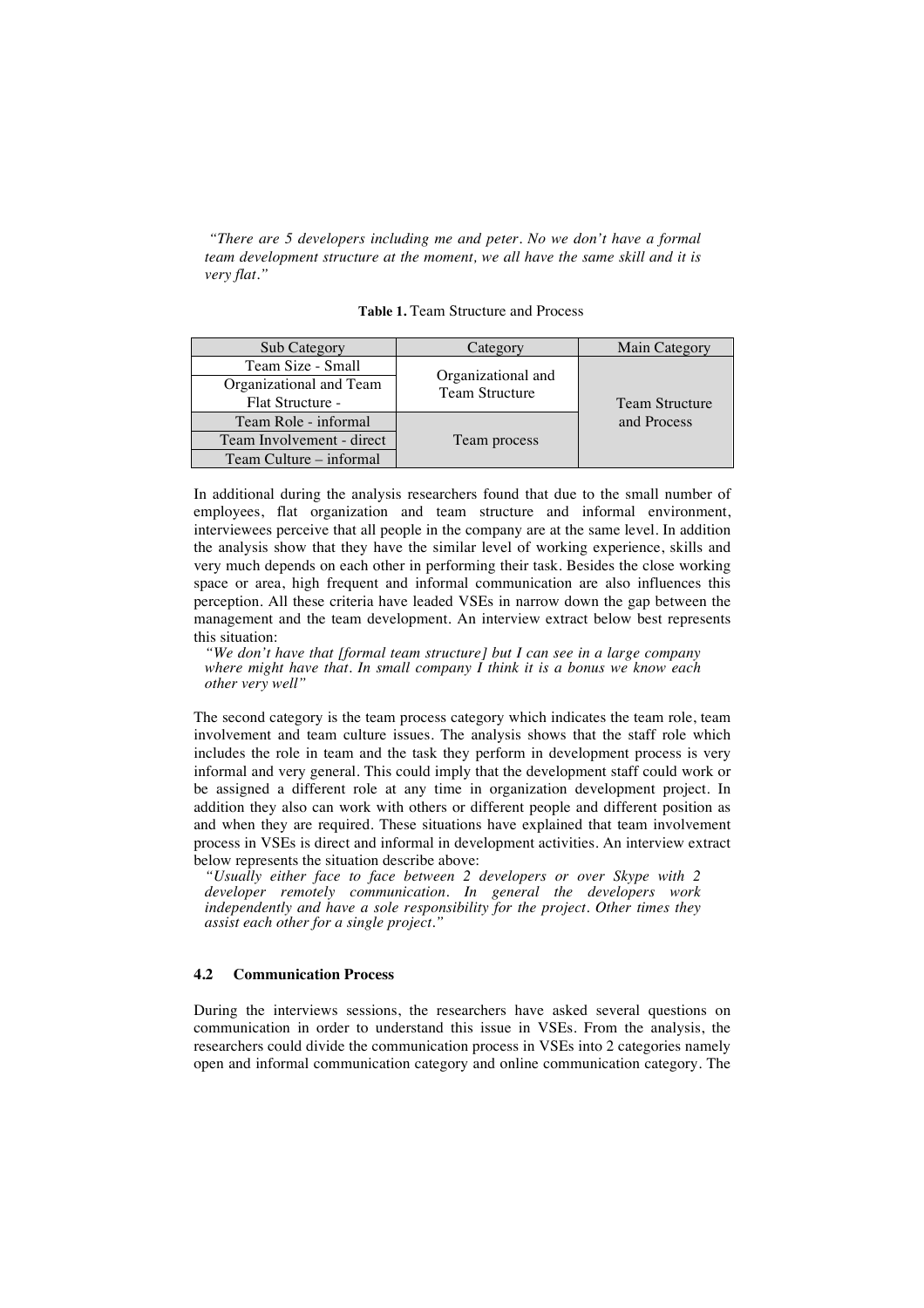analysis also shows that the communication process in VSEs is influenced by the companies team structure and process and the working and management style as shown in table 2.

| <b>Sub Category</b>               | Category              | Main Category                |
|-----------------------------------|-----------------------|------------------------------|
| <b>Team Structure and Process</b> |                       |                              |
| Working and Management Style      |                       |                              |
| Open Communication                | Open and Informal     |                              |
| Informal Communication            | Communication         | <b>Communication Process</b> |
| Communication tools               | Online and Electronic |                              |
| Internet/Electronically           | Communication         |                              |

**Table 2.** Communication Process

In the open and informal category, the researcher has identified 24 interviews extracts that represent the category where people are more towards informal and direct/casual communication. This can be identified in the ways meeting are conducted, which are more informal, 'stand up', periodic and individual. In addition, the interviewees also agree that their day to day communication between staff is very direct and autonomous, due to the working environment in their company. This situation is confirmed by the interviewees, stating that because of the small team size that exists in the organization and the working style culture which is more toward autonomous work have create this situation. Below interview extracts below illustrate this:

*"We have a formal meeting once a while but most of it is more informal. It is informal when we discuss development stuff like over the coffee. We usually share our code esp. with peter and he will look at it and share the idea. Later we will introduce to others and ask for feedback. We have informal meeting for a few minutes just to inform others regarding process before we start our tasks."*

In addition the analysis also indicates the relationship between staff in the company also influences the communication process in VSEs. The analysis shows that the family and flexible environment, frequent social interaction between people and flat organization structure have given an impact on communication process in VSEs. Beside that the closeness people working space or area and high frequent of sharing activity have contribute to the communication process in VSEs. Two supporting interview extracts would be:

*"I see a very open, very congenial very friendly and professional environment… I see people on the equal sourcing, openly discussing,. There no very rigid formal hierarchy. The team easily talks to management as we sit side by side. "*

*"We work very close, meet for morning coffee. We always mix together and are very dynamic because we are small and easy to communicate each other."*

The second category in this part is online and electronic communication category. From the analysis, the researchers found that the use of communication tools such as email, phone, blog, skype and internet are very active in VSEs. Such communication tools are vital to the company that has a staff member working in different locations. From the analysis researchers found that the main purpose using communication tools beside to communicate between staff members, it also the tools that could close the gap between remote and collocated staff. The analysis also indicates that the use of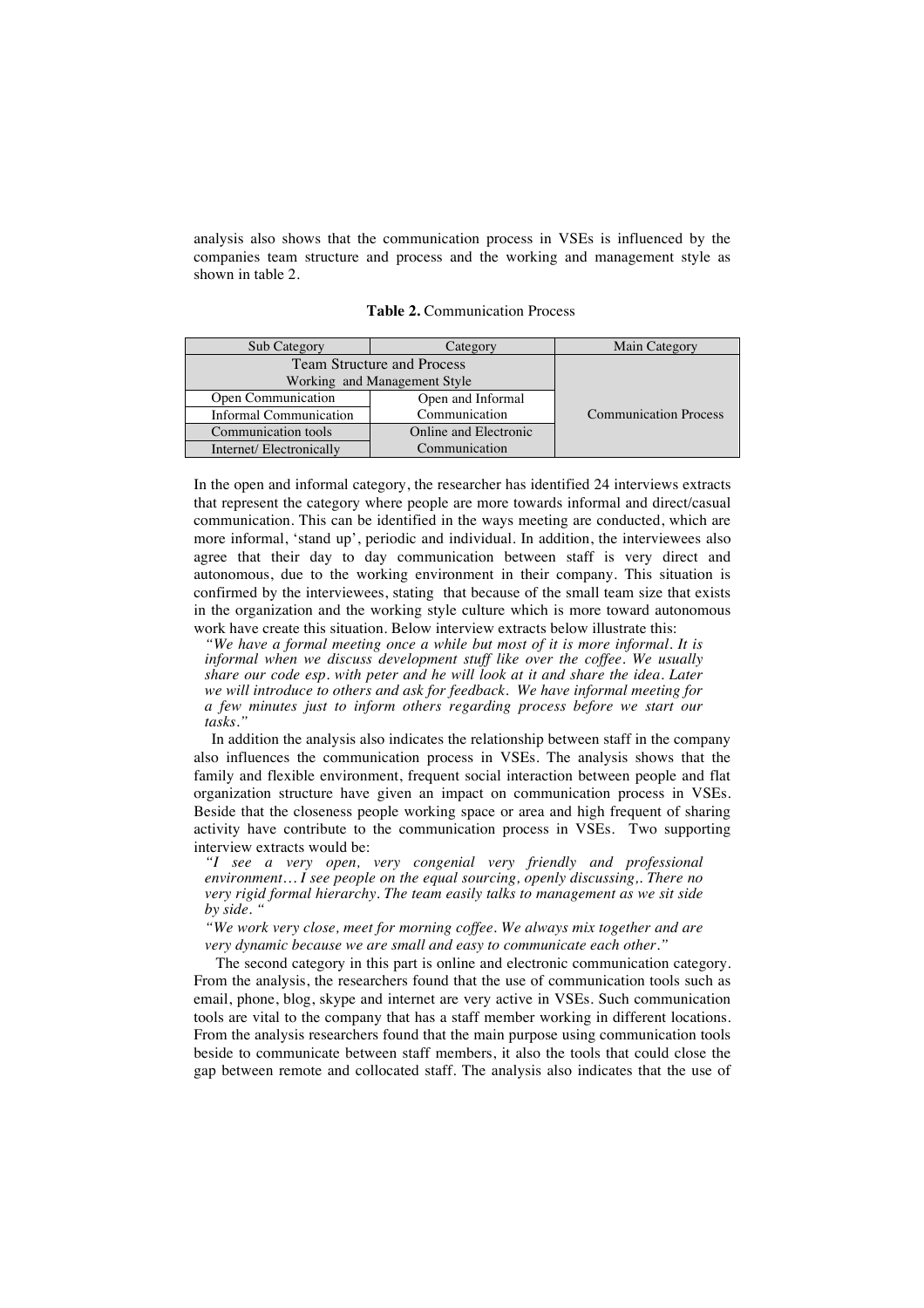communication tools is to allow staff to share and document all work related information or knowledge in informal way. The quote explain this:

*"We always skype with and other tools chat message, VPN, blog and others.* 

*We have company internal blog to share the information among us"*

### **4.3 Learning and Sharing Process**

The interview data analysis elaborates how the learning and sharing process happens in VSEs. The analysis shows that the learning and sharing process main category could be detailed up into 2 important categories namely self learning category and sharing category as in table 3.

| <b>Sub Category</b>               | Category      | Main Category        |
|-----------------------------------|---------------|----------------------|
| <b>Communication Process</b>      |               |                      |
| Working and Management Style      |               |                      |
| <b>Team Structure and Process</b> |               | Learning and Sharing |
| Training                          |               | Process              |
| Self Learning                     | Self Learning |                      |
| Continuous Guidance               |               |                      |
| Internal Training                 |               |                      |
| Meeting                           | Sharing       |                      |
| Document                          |               |                      |

**Table 3.** Learning and Sharing Process

In the self learning category, the analysis shows in VSEs there are no formal training given to employees in enhancing their knowledge or skills. In the analysis informal training has been defined as internal training, sharing and self learning. The analysis also has explained that people in VSEs are more dependent on self learning in mastering the technology or process that is used in the organization. Besides self learning, the analysis also shows on the job training, self exploring and continues guidance from expert with in the companies are the main process that frequently been practiced in enhanced staff knowledge and skills. The following extracts are illustrative of this point.

*"We haven't done any formal training but we do give our employee an opportunity to attend various courses and seminars."*

*"It wasn't a formal training… what I mean once you get started you could find out, who to do certain things, someone have experience can show you the way of the main resources or he can read article with your interest you want to carried out certain task. It wasn't a formal training period, I just call training because I actually learn and still learning but now is not as before"*

The second category in this part is the sharing category. The analysis shows that in VSEs the knowledge sharing process happens in 3 ways: informal training, informal meetings and document sharing. Informal training happened through informal and guidance from expert, peer to peer programming process, shared books and others material, internal training, high frequent open and direct discussion with team member and online sharing with others. The informal meeting process happens through an informal stand-up meetings, direct and open discussion and online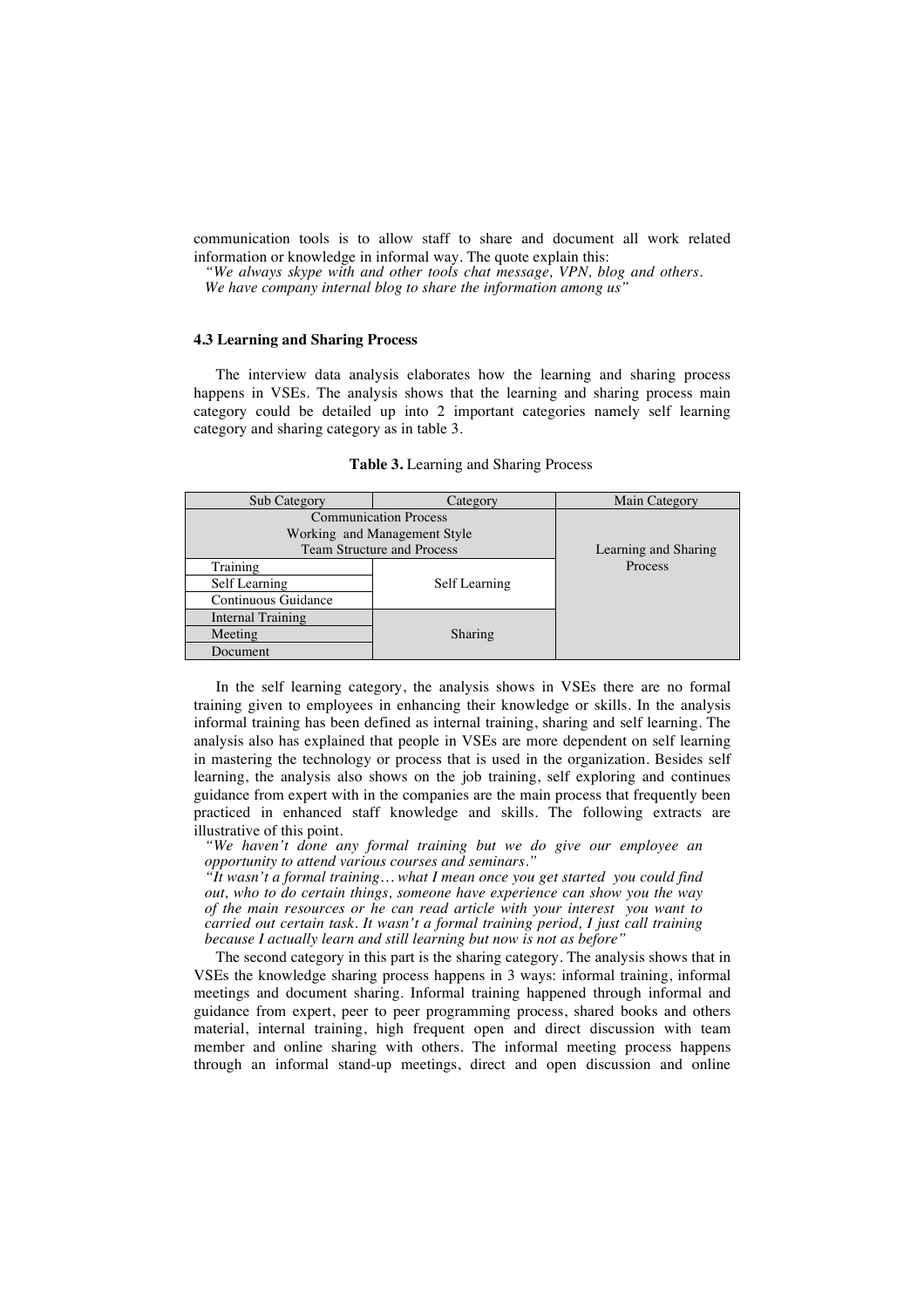meetings via email and Skype. While the document sharing process have been done through note sharing and online sharing (e.g blog, email) which are informal and very personal. In relation, the analysis indicate that the learning and sharing process in VSEs is been influenced and shaped by 3 main factors which are VSEs team size and process which are small team size and flat organization structure; working and management style which are more toward autonomous work and macro management process and, communication process which are indirect and informal process. In addition from the interviews data analysis shows that in general knowledge sharing activities either via electronic or personal means are important in maintaining and evolving the current VSEs software development process. The quotes below have explained the above situations.

*"However when you want to do a new things and you want to introduce a new methodology you discussed with the rest of the team, that is good and also we are supporting, if you want to do something but you not sure, you can go to any others who has more an expertise in the same area"*

*"We shared books and we buy books and we pass around. Generally it is informal process just asking question, grasp him and talk. Sometime we did pair programming but not always. Generally it is some kind of informal."*

#### **4.4 SPI –Process Improvement and Assessment**

The results from the survey questionnaires have indicated that in general respondents are agreed that their software development processes rapidly change and evolve overtime. They also claimed that their development process are regularly assesses and staffs always followed or applied the latest development process method. Moreover the analysis also shown that 90% of respondents felt that their development process evolves overtime. They stated that following the best practice, client requirement, team size growth, new idea and keep up with the technology change are the reasons for the improvement and evolution of development process. The following three extracts from the open-ended questions give an indication as to how the development process have been improved and evolved with a company:

*"Software process change is due to growth of the organization. We started out as 2 people 4 years ago and now have 11, so things had to change along the way"*

*"It will evolve as we grow in size and get more applications in production environment"*

*" We still do the same basic thing in software process; we change some aspects of how we work. It's a little bit ad-hoc..."*

Furthermore that in question on related to the process loss issues shows that almost all or 80% of respondents' claimed that their software development processes are not affected by the process loss problem. They claimed that by using standard development tools, similar development process, having frequent guidance and mentoring activities, active in knowledge sharing and proactive coaching could avoid the process loss problems in software development process. The following extracts from the open-ended questions illustrate this situation: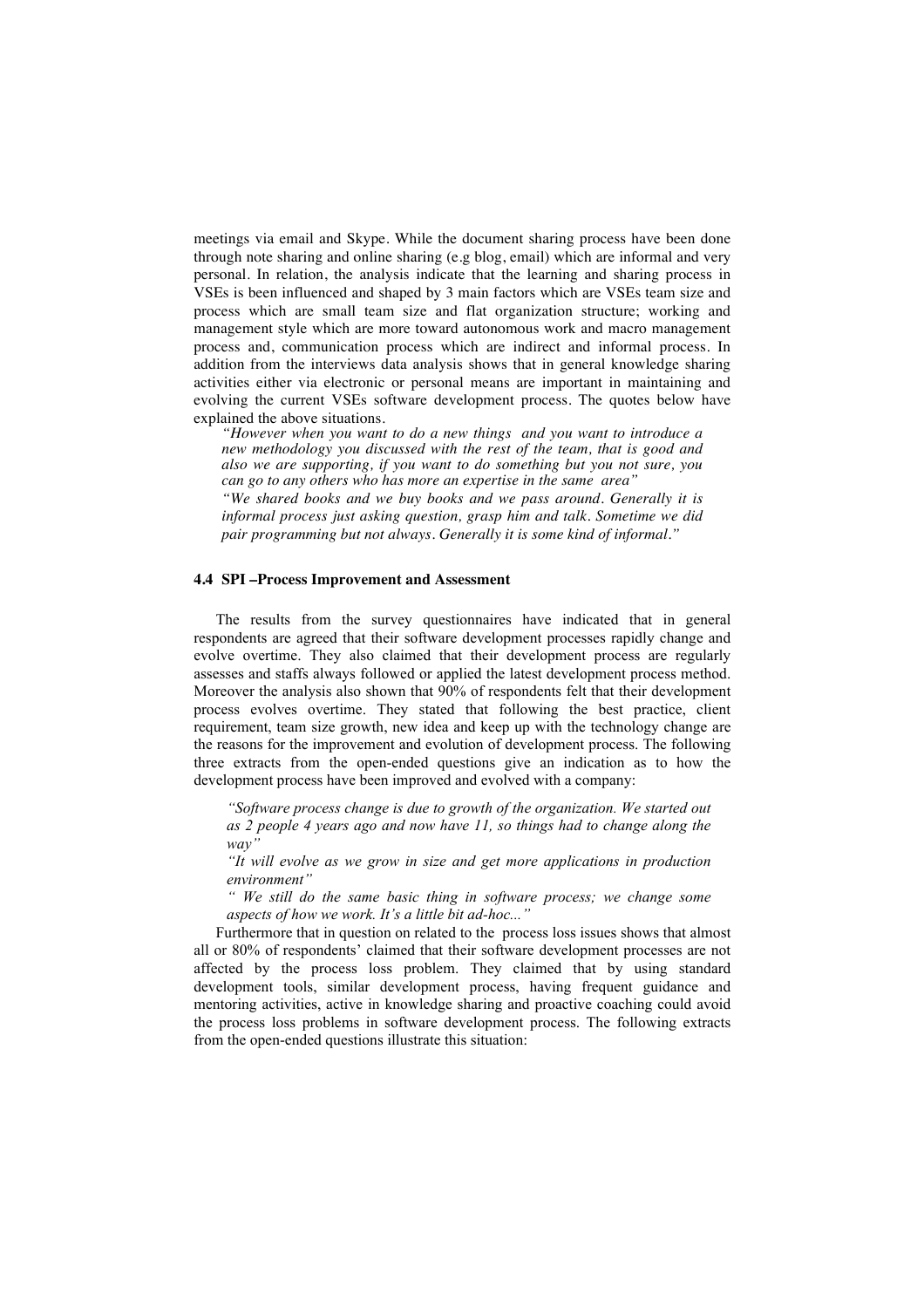*"As a manager, I don't believe in using the latest and greatest techniques for the sake of it. We'll use something that fits our team dynamics and we'll spurn something that doesn't… whether that counts."*

*"Our document process mostly electronically…we always sharing knowledge informally. Since this is family business, we always having informal regular meeting"*

*"Not really, we still do the same basic things in our software development method. We change some aspects of how we work. It's a little bit ad-hoc... Agile method… I suppose"*

However the respondents also admitted that "laziness" attitudes among some staff and practicing informal and rapid changes in software development process are among the factors that could lead the process loss problem in software development process.

# **5 Conclusions**

The findings indicated that respondents are agreed that their software development process frequently change and evolved over time. They also agreed that they regularly assess and update their development processes. However the finding showed that the changed and evolved processes are informal, indirect and very reactive which depends or is linked to customer requirements, developers' initiatives and technology changes. The results also indicate this situation was influence by the team structure and process is very flat and informal in VSEs. These issues have also determined the formality level of software process improvement activities in VSEs. The results also indicate that these issues also affect other critical main categories which related to VSEs software process and process. This also have create a close relationship which create a between software development team and indirectly create a high level of team dynamics and knowledge sharing activities in software development activities a shown in communication, learning and sharing category result. Beside that the external environment such as macro management style; autonomous working style active feedback from peers and management and direct involvement of management people in software activities which also have created conducive environment to the software development team in VSEs.

Furthermore the results have also shown that we found that all respondents agree that the software development team dynamics is very high. This could be identified from how the communication, relationship and learning and sharing environment status in VSEs. The results also indicated that the smaller the team in VSEs the higher level of team dynamics will be presents in the organization. In addition, the analysis also have indicate that VSEs staff have all the important criteria such as high skills, high motivated, active in sharing, direct involvement and open communication, which are important in software development process.

**Acknowledgments.** This work were supported, between Science Foundation Ireland grant 03/CE2/I303\_1 to Lero - the Irish Software Engineering Research Centre (www.lero.ie) and Universiti Teknologi PETRONAS, Malaysia (www.utp.edu.my)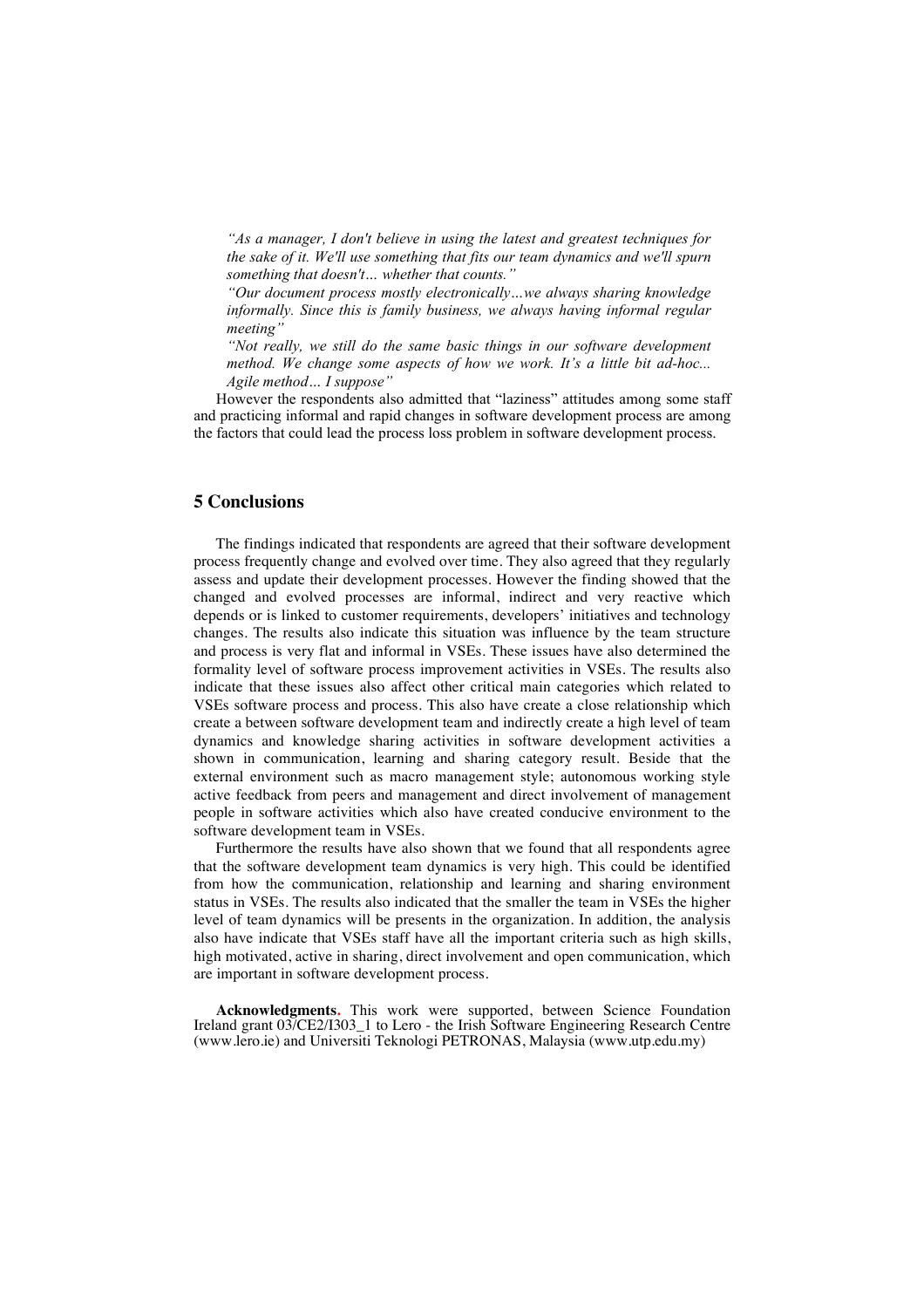### **References**

- 1. Rosen, C.C.H., 2005 "The Influence of Intra Team relationships on the systems Development Process: A theoretical Framework of Intra-Group Dynamics.", *17th Workshop of the Psychology off Programming Interest Group*, Sussex University,
- 2. Bin Basri, S and O' Connor, RV., 2010 "Organizational commitment towards software process improvement an irish software VSEs case study", Information Technology (ITSim), 2010 International Symposium, 15-17 June 2010, Kuala Lumpur,
- 3. Dyba, T., 2005. "An empirical investigation of the key factors for success in software process improvement". *Software Engineering, IEEE Transactions* , Vol.31, Issue. 5.
- 4. O' Connor, RV and S. Basri, 2010 "Exploring Managerial Commitment towards SPI in Small and Very Small Enterprises", In: Riel, A., et al. (eds.) EuroSPI 2010. CCIS, vol. 99, pp. 25–36. Springer, Heidelberg (2010).
- 5. S Basri and O' Connor, RV.,2010 "Evaluation of Knowledge Management Process in Very Small Software Companies : A Survey, Proceeding of Knowledge Management" 5th International (KMICe 2010) Conference, 25-27 May, Kuala Terengganu, Terengganu, Malaysia.
- 6. Beaver, J.M. and Schiavone G. A., 2006. "The effects of development team skill on software product quality". *ACM SIGSOFT Software Engineering Notes*, Vol. 31, No. 3.
- 7. European Commission, 2005, The *New SME Definition: User Guide and Model Declaration* available at: http//europa.eu.int/comm./enterprise/enterprise policy/sme\_definition/sme\_user\_guide.pdf. [Accessed on: 26 February 2007].
- 8. Laporte, C.Y., Alexandre, S., and O'Connor, R. 2008. "A Software Engineering Lifecycle Standard for Very Small Enterprises", R.V.O'Connor et al (Eds) Proceedings of EuroSPI Springer-Verlag, CCIS Vol. 16, pp. 129-141.
- 9. Mtigwe, B., 2005. "The entrepreneurial firm internationalization process in Southern African context: A comparative approach". *International Journal of Entrepreneurial Behaviour and Research,* Vol.11, Issue. 5, pp 358-377.
- 10. Sapovadia, V. Rajlal K., 2006 " Micro Finance: The Pillars of a Tool to Socio-Economic Development. Development Gateway", *Available at SSRN: http://ssrn.com/abstract=955062.*
- 11. Valtanen, A. and Sihvonen, H.M., 2008. "Employees' Motivation for SPI: Case Study in a Small Finnish Software Company". *Proceeding of the 15th European Conference, EuroSPI 2008,* CCIS 16,. Springer–Verlag, pp. 152-163.
- 12. Hall, T., Rainer, A. and Baddoo, N. 2002, "Implementing Software Process Improvement: An empirical Study", *Software Process, Improvement and Practice*, Vol. 7, No 1, pp. 3-15.
- 13. Batisha, J. and de Figueiredo, A.D., 2000,' SPI in a Very Small Team: A Case with CMM', *Software Process Improvement and Practice*, Vol. 5, No. 4, pp. 243-255.
- 14. Komiyama T, Sunazuka T, Koyama S. 2000. "Software process assessment and improvement in NEC - current status and future direction". *Software Process Improvement and Practice,* Vol. 5, Issue. 1, pp. 31-43.
- 15. Knauber, P., Muthig, D., Schmid, K. and Widen, T., 2000. "Applying Product Line Concepts in SME", *IEEE Software*, Vol. 17 No. 5, pp. 88-95.
- 16. Stelzer, D., Mellis, W. and Herzurm, G., 1996, "Software Process Improvement via ISO9000. Result of two surveys among the European software houses", *Software Process Improvement and Practice*, Vol. 2, pp 197-210